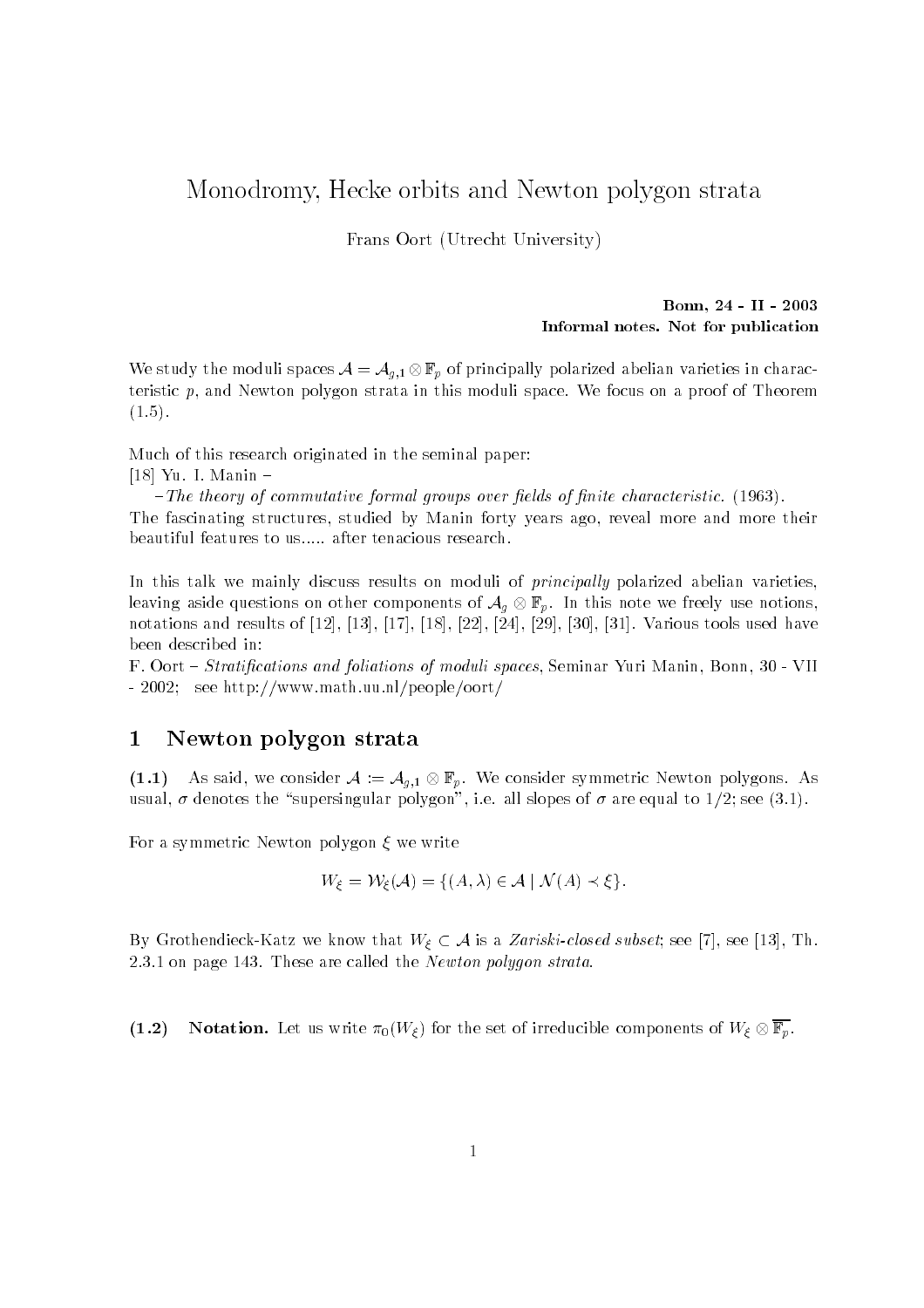. . . . .  $\mathbb{R}$  in the supersingular locus W-M-H  $\mathbb{R}$  and  $\mathbb{R}$  and  $\mathbb{R}$  and  $\mathbb{R}$  and  $\mathbb{R}$  and  $\mathbb{R}$  and  $\mathbb{R}$  and  $\mathbb{R}$  and  $\mathbb{R}$  and  $\mathbb{R}$  and  $\mathbb{R}$  and  $\mathbb{R}$  and  $\mathbb{R}$  and  $\mathbb{R}$  a in this note graduated in factor  $\alpha$  is the component  $\alpha$  in  $\alpha$ 

$$
#(\pi_0(W_{\sigma})) = H_g(p, 1) \text{ if } g \text{ is odd},
$$
  

$$
\#(\pi_0(W_{\sigma})) = H_g(1, p) \text{ if } g \text{ is even}.
$$

see for and the connection between With All and these connections and the Millel and Hg  $\mu_{\rm{1}}$ for g fixed and  $p \to \infty$  these numbers "go to infinity".

- - - - - -**Guestion-** What can be said about the number W official by the above components of  $W_{\xi}$  for other Newton polygon strata? This seems an endless task. However:

-**First emit 1** of seedy  $\boldsymbol{\downarrow}$  s and reducible  $W$  ( $\boldsymbol{\downarrow}$  or  $\boldsymbol{\downarrow}$  or  $\boldsymbol{\downarrow}$  or  $\boldsymbol{\uparrow}$  or  $\boldsymbol{\uparrow}$  or  $\boldsymbol{\uparrow}$  or  $\boldsymbol{\uparrow}$  or  $\boldsymbol{\uparrow}$  is a set of order  $\boldsymbol{\uparrow}$ I.e.

$$
\xi \neq \sigma \quad \Rightarrow \quad \#(\pi_0(W_{\xi})) = 1.
$$

This was expected as Conjecture as Conjecture as Conjecture as Conjecture as Conjecture as Conjecture as Conjecture

In this talk I sketch a proof for this theorem.

### Monodromy and Hecke orbits -following ChingLi Chai

. . . . . In this section we x a prime number p- we x an integer N to be used to dene level structures- such that p does not divide N-does not divide N-does not divide N-does not divide N-does not dividing  $p$  we we we algebraically closed electric  $\Rightarrow$   $=p$  . We write  $\Rightarrow$  and  $q$  if  $p$  with  $\Rightarrow$ moduli space of principally polarized abelian varieties over an extension of  $k$  with a symplectic level-N-structure. In this note  $A$  and  $B$  wil be used.

 $\mathcal{L} = \mathcal{L} = \mathcal{L} = \mathcal{L} = \mathcal{L} = \mathcal{L} = \mathcal{L} = \mathcal{L} = \mathcal{L} = \mathcal{L} = \mathcal{L} = \mathcal{L} = \mathcal{L} = \mathcal{L} = \mathcal{L} = \mathcal{L} = \mathcal{L} = \mathcal{L} = \mathcal{L} = \mathcal{L} = \mathcal{L} = \mathcal{L} = \mathcal{L} = \mathcal{L} = \mathcal{L} = \mathcal{L} = \mathcal{L} = \mathcal{L} = \mathcal{L} = \mathcal{L} = \mathcal{L} = \mathcal$ eld K  $\mu$  , and consider  $\mu$  , i.e., i.e.,  $\mu$  ,  $\mu$  ,  $\mu$  ,  $\mu$  ,  $\mu$  ,  $\mu$  ,  $\mu$  ,  $\mu$  , and the consider  $\mu$ 

$$
(A, \lambda) \otimes \Omega \xleftarrow{\varphi} (C, \zeta) \xrightarrow{\psi} (B, \mu),
$$

where

 $\Omega$  is an algebraically closed field containing K. , construction about the contract of the construction of the construction of the construction of the construction of the construction of the construction of the construction of the construction of the construction of the c  $\varphi: C \to A$  is an isogeny such that  $\varphi(\lambda) = C$ , B- is a principally polarized abelian variety over - and  $\psi: \bigcup \rightarrow D$  is an isogeny such that  $\psi^-(\mu) = \zeta$ ; we assume that  $\mathcal{A}$  and  $\mathcal{A}$  and  $\mathcal{A}$  are power of  $\mathcal{A}$  and  $\mathcal{A}$  are power of  $\mathcal{A}$ more that A- $\blacksquare$  and C have symplectic level Nstructures yields  $\blacksquare$ compatible with procedure with  $\sim$ 

For Hecke correspondences also see - VII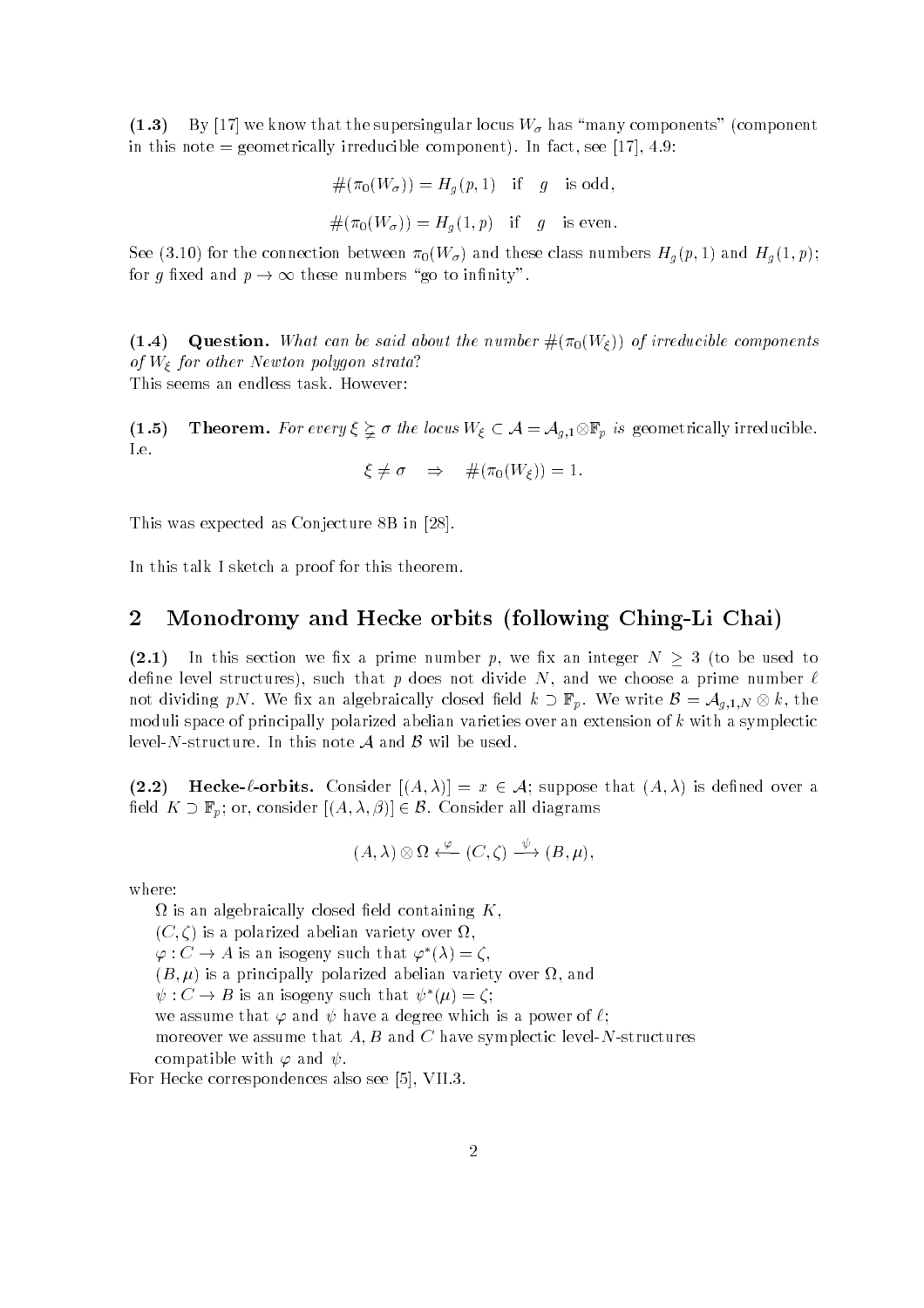#### . . . . . Notation-

$$
\mathcal{H}_{\ell} \cdot x = \{ [(B, \mu)] = y \in \mathcal{A} \},
$$

where all moduli points  $\mathbb{R}$  are constructed from  $\mathbb{R}$  are constructed from  $\mathbb{R}$  $\Omega$  and the conditions mentioned  $\Omega$  as above-distinct of  $\Omega$  and  $\Omega$  are conditioned Analogously H  $\equiv$  1.4  $\pm$  1.4  $\pm$  1.4  $\pm$  1.4  $\pm$  1.4  $\pm$  1.4  $\pm$  1.4  $\pm$  1.4  $\pm$  1.4  $\pm$  1.4  $\pm$  1.4  $\pm$  1.4  $\pm$  1.4

This set  $\mathcal{H}_{\ell} \cdot x \subset \mathcal{A}$  is called the Hecke- $\ell$ -orbit of the point x.

a subset of  $\subset$  , and the state of the stable if for every  $x$  ,  $\subset$   $\sim$  . We have  $\sim$   $\sim$   $\sim$   $\sim$ 

(2.4) Let  $Z \subset A$  be a locally closed subset. Let  $Z$  be an irreducible component of  $Z$ . Let  $\eta \in Z^0$  be the generic point. Let  $A \to Z$  be the universal abelian scheme restricted to Z. Let

$$
\rho_{A,\ell} : \pi_1(Z^0, \overline{\eta}) \quad \longrightarrow \quad \text{Sp}(T_\ell, \lt,, \gt_\ell)
$$

be the  $\ell$ -adic monodromy representation in the Tate- $\ell$ -group of  $A_n$ . Identify the Tate- $\ell$ -group of  $A_\eta$  over  $\eta$  with  $\mathbb{Z}_\ell^{\geq 3}$  with the standard pairing.

 $\cdot$  -  $\cdot$  -  $\cdot$ **Theorem** (C.-L. Chai). Choose notation as above. Let  $Z \subset \mathcal{B}$  be a locally closed subscheme, smooth over  $Spec(k)$ , such that:

Z is Hecke--stable and

the Hecker contract and the set  $\mathbf{u}_1$  is transitively and the

where  $\alpha$  is a non-more contains a non-more component point  $\alpha$ 

$$
Then:
$$

$$
\rho_{A,\ell} : \pi_1(Z^0, \overline{\eta}) \longrightarrow \text{Sp}(T_{\ell}, \langle , \rangle_{\ell}) \cong \text{Sp}_{2q}(\mathbb{Z}_{\ell})
$$

is surjective-to-the-to-the-to-the-to-the-to-the-to-the-to-the-to-the-to-the-to-the-to-the-to-the-to-the-to-th

Z is irreducible, i.e. 
$$
Z = Z^0
$$
.

see and the second contract of the second contract of the second contract of the second contract of the second

### A proof of -

We will see that  $(1.5)$  follows from  $(2.5)$  if we use all kind of facts known about strata and Hecke orbits. We use the word "component" instead of the expression "geometrically irreducible component

A remark on the basic idea of the proof below: abelian varieties are considered; in families we go to the boundary by this we do not mean that the abelian varieties degrees of abelian varieties de we degenerate the pstructure- points are the superspecial points are considered as the most special points

-Tool I. Supersingular abelian varieties. Some references.  $|00|, |22|, |00|, |29|$  - 

**Let Construct the Definition.** Let  $K$  be a field, let  $K = K$  be an algebraically closed field containing  $K$ , and let  $E$  be an elliptic curve over  $K$ . The following are equivalent:

- (a) the ring  $\text{End}(E \otimes k)$  has rank 4 over  $\mathbb{Z}$ ;
- (b) the characteristic of K equals  $p > 0$ , and  $#(E(k)[p]) = \{0\};$
- (c) (Definition) the elliptic curve is called supersingular.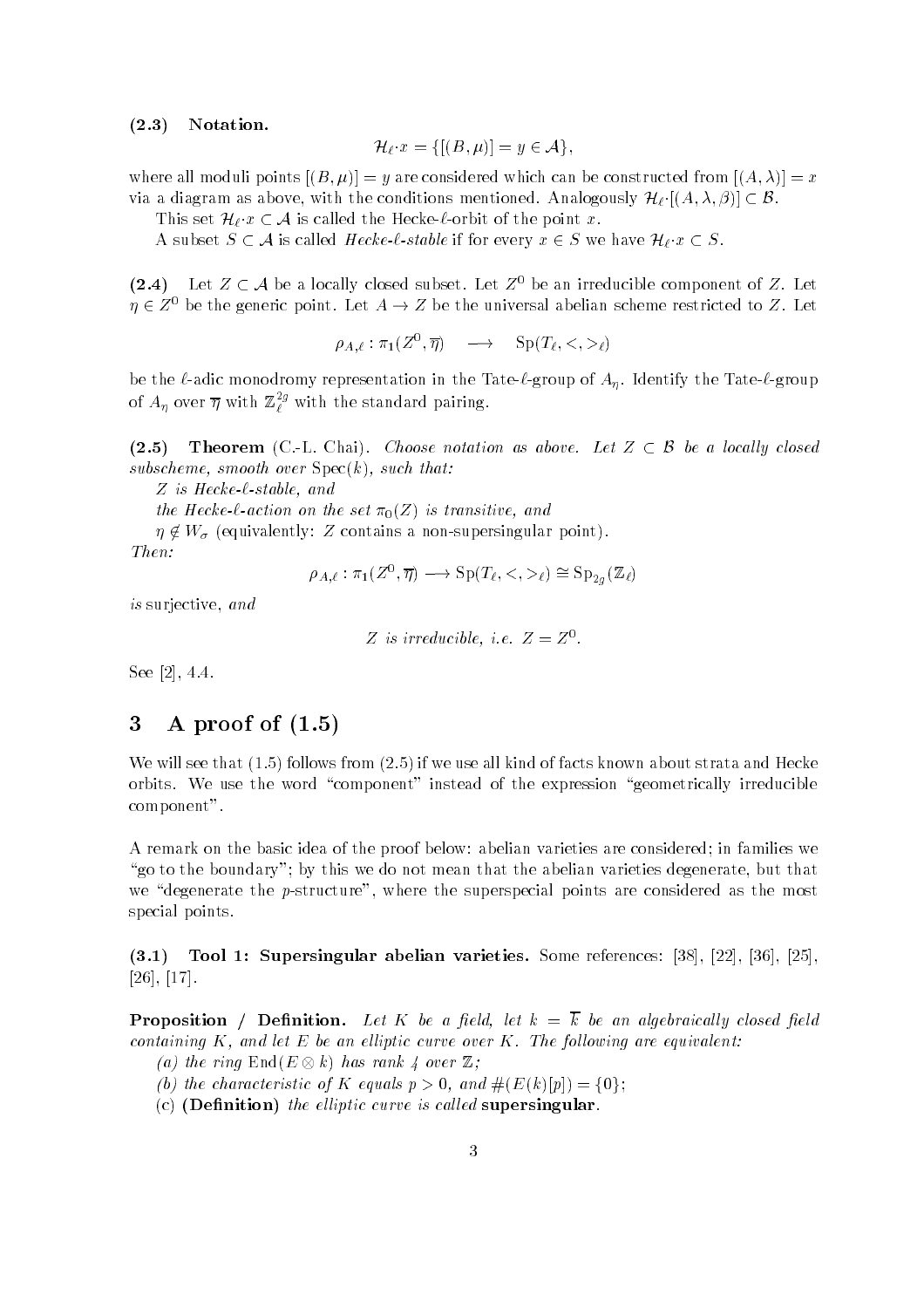**Example 2** supersingular elements can be  $\sum$  over a from  $\sum$  the property  $j(\Delta) \subset \mathbb{F}_{p^2}$ hence there exists an elliptic curve E' over  $\mathbb{F}_{p^2}$  and an isomorphism  $E' \otimes k \cong E \otimes k$ .  $\text{Indeed, } \text{Ker}(F^2 : E \to E^{(p^2)}) = E[p].$ 

As corollary we have

 $#({j(E) | E$  is supersingular $) < \infty$ .

**remarks-** The exact number  $np$  or supersingular jointed has been computed (masse) Deur ing- Igusa this we will not need here

Any two supersingular elliptic curves over k are isogenous In fact- for any prime number  $\ell$  different from p there is an  $\ell$ -power isogeny between them.

For every prime number p there exists a supersingular elliptic curve defined over  $\mathbb{F}_p$ .

**Denition** is the abelian variety is to called **a supersingular** if there exclude a supersingular in elliptic curve E and an isogeny  $A \otimes k \sim E^g \otimes k$ .

We write  $\sigma = \sigma_g$  for the Newton polygon where all slopes are equal to  $\frac{1}{2}$ ; this will be called the supersingular Newton polygon

**An abelian in** a is the word control of the supersingular in the supersingular polygon N  $\{1, 1\}$ 

Let G be a group scheme in characteristic  $p > 0$ . We write  $a = a(G)$  for the integer such that G $|F| \cap G|V|$  is of rank  $p$  . In case  $K$  is perfect, we have

$$
a(G) = \dim_K \text{Hom}(\alpha_p, G).
$$

 $\mathbf{r}$  , and supersingular elliptic curves E-M  $\mathbf{r}$  , and supersingular electronic curves  $\mathbf{r}$  , and  $\mathbf{r}$ there exists an isomorphism

$$
E_1 \times \cdots \times E_q \cong E_{q+1} \times \cdots \times E_{2q}.
$$

**Let Densition and Demartial Community in the Community of the conduction of the conductance of the conduction** of  $\mu$ containing K, and let A be a supersingular abelian variety over K of dimension  $q > 2$ . The following are equivalent:

(a)  $a(A) = \dim(A)$ ;

(b) the characteristic of K is positive, and for every supersingular elliptic curve  $E$  there exists an isomorphism  $A \otimes k \cong E^g \otimes k$ ;

(c) (Definition) the elliptic variety  $A$  is called superspecial.

From now on we work over an algebraically closed field  $k$  of characteristic  $p$ .

. . . . .  $Step 1.$ 

**Claim-** For every symmetric newton polygon  $\zeta$  and every irreducible component  $W$  of  $W$  we have we will be written as a supersingular point of the supersingular point of the supersingular point of the s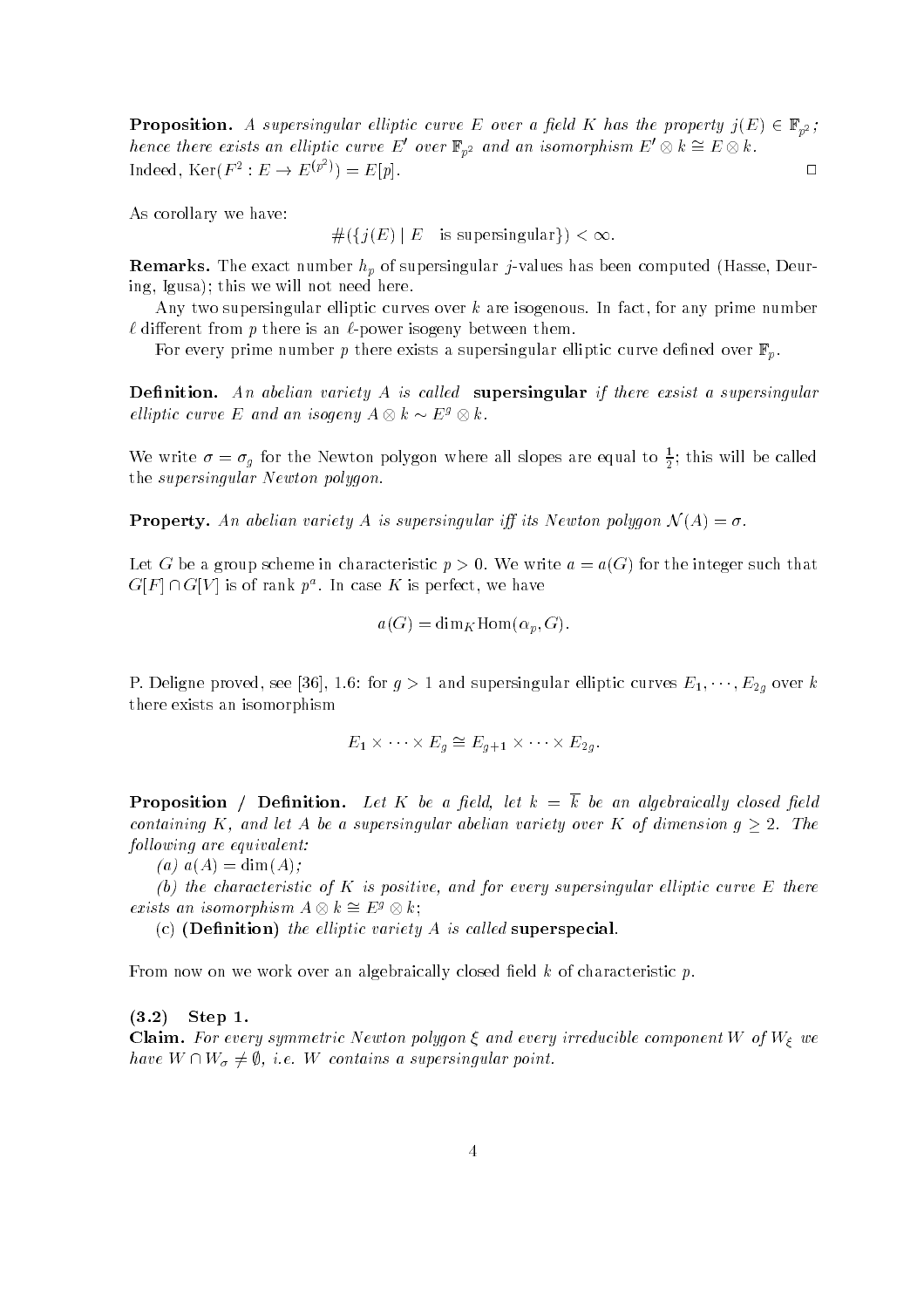-**Tool 2.** Extractional Lot details, see  $[2\sigma]$ . We make use of the fact that nifted commuttative group schemes of given rank annihilated by  $p$  are finite in number (up to isomorphism over an algebraically closed field); this was proved by Kraft and by Oort; indeed we need more-beta the polarization has to be taken into account-taken into account-taken into account-taken into account- $\Omega$  consider for a given geometric isomorphism considered to  $\Gamma$ In this way we obtain the Ekedahl-Oort stratification of  $A$ . Some of the basic facts:

the isomorphism types are characterized by elementary sequences for every value of g these form a partial ly ordered nite set in fact there are two ordered nite set in fact the set in fact the set in fact the set in fact the set in fact the set in fact the set in fact the set in fact the set in fact the s

 $f \mapsto \{f \in \mathcal{F} \mid \{f \in \mathcal{F} \mid \{f\} \mid \{f \in \mathcal{F}\} \mid \{f \in \mathcal{F} \mid \{f \in \mathcal{F} \mid \{f\} \mid \{f\} \mid \{f \in \mathcal{F}\} \mid \{f \in \mathcal{F} \mid \{f \in \mathcal{F} \mid \{f\} \mid \{f \in \mathcal{F} \mid \{f\} \mid \{f\} \mid \{f\} \mid \{f\} \mid \{f\} \mid \{f\} \mid \{f\} \mid \{f\} \mid \{f\} \mid \{f\} \$ 

the superspecial  $S_{E^{g}}[p]$  has dimension zero, and all other strata have positive dimension, consider  $A$  , the "minimal compactification" (or, the Satake compactification); for every  $\varphi$ there is a natural ly density  $\psi$   $\in$   $\ell$  s, the dimension of  $\psi$  is a such that the dimension of  $\psi$  is a such that the dimension of  $\psi$  is a such that the dimension of  $\psi$  is a such that the dimension of  $\psi$ positive ie not superspecial the Zariski closure of S contains a point in <sup>A</sup> not in S

-Tool 3: Finite Hecke orbits (Chai).

 $\blacksquare$  . The contraction-conduction-conduction-conduction-conduction-conduction-conduction-conduction-conduction-conduction-conduction-conduction-conduction-conduction-conduction-conduction-conduction-conduction-conductio See - Prop on page

**F** FOOI OF Step one  $\mathbf{0.2}$ . Consider

 $W = VV \cup VV \in VV + WV \sigma = \Psi$ 

the union over all irreducible components of  $W_{\xi}$  which contain no supersingular point (and we show that I is empty). From the fact that any component  $H$  of a Hecke- $\ell$  -correspondence  $\ell$  $A_g \leftarrow H \rightarrow A_g$  is nifte-to-finite outside characteristic  $\ell$  we see that I as defined above is Hecke- $\ell$  stable.

Consider all EOstrata meeting let be an elementary sequence appearing on which is minimum for the  $\alpha$  -statistic contracts the  $\psi$  means  $\psi$  . In the statistic contracts that  $\psi$  is a second  $\mathcal{H}_{\ell}$  x is not finite by (3.4). Note that  $\mathcal{H}_{\ell}$  x  $\subset \Gamma \cap S_{\varphi}$ . Hence  $S_{\varphi} \cap \Gamma$  has positive dimension. By (3.3) this implies that there is point y in the closure of  $\Gamma \cap S_{\varphi} \subset A$  which is not in  $S_{\varphi}$ . This is a contradiction with minimality of  $\varphi$ .  $\Box(3.2)$ 

#### - $Step 2.$

 $\mathcal{L}$  . For every symmetric newton polygon  $\zeta$  and every component  $W$   $\subseteq$   $W$  and  $\zeta$  and  $\zeta$ component to the T  $\omega$  was that T  $\omega$  and T  $\omega$  and T  $\omega$  and T  $\omega$  and T  $\omega$  and T  $\omega$ 

For every - ordering by inclusion of components gives a well-dened map W  $\pi_0(W_\xi)$  which moreover is surjective: every component of  $W_\zeta$  is contained in a unique component of  $W_{\xi}$  and every component of  $W_{\xi}$  contains at least one of  $W_{\zeta}$ .

-**Tool +. I diffy.** See  $|12|$ , 4.1. In a family, if the Newton polygon famps, it already jumps in codimension one

- Tool of Deformations with constant rewton polygon. The any principally polarized abelian variety  $(A, \lambda)$  there exists a deformation with generic floer  $(A, \lambda)$  with  $\mathcal{N}(A) = \mathcal{N}(A')$  and  $a(A') \leq 1$ .

See - - and - and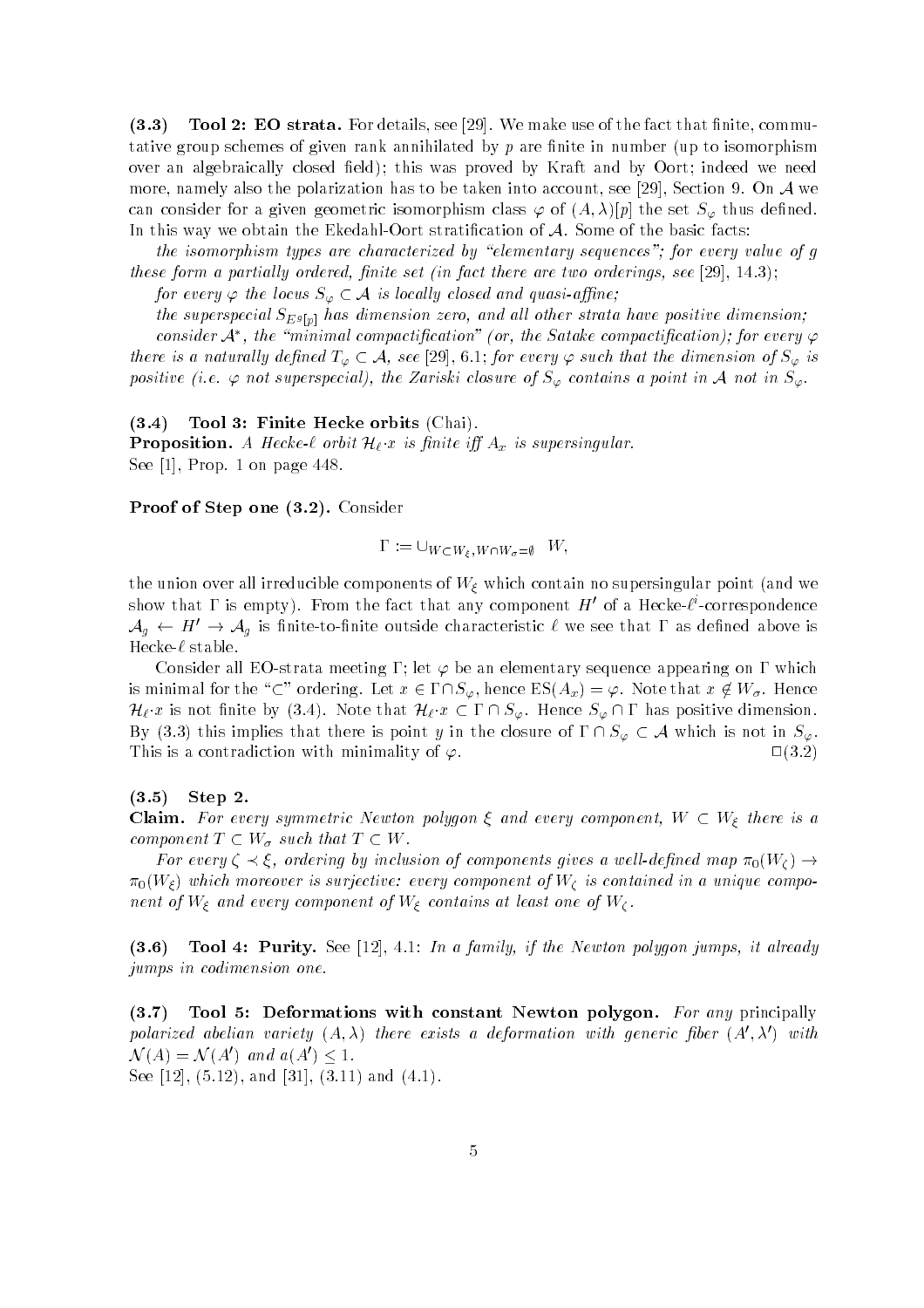-**Tool 0.** Cayley-Hammon. Dee  $[00]$ , 0.0 and use  $(0.1)$ . The particular this shows that around any point  $x \in A$ , with  $\mathcal{N}(A_x) = \zeta$  and  $a(A_x) = 1$  the Newton strata  $\{W_{\zeta}^x \mid \xi \succ \zeta\}$  are formally smooth and nested like the graph of all Newton polygons below  $\zeta$ . The dimension of w a component state and the generic point of any component of W has a-most component of M has a-most compo one

 $\blacksquare$  . The construction of  $\mathcal{A}$  and  $\mathcal{A}$  are  $\mathcal{A}$  and  $\mathcal{A}$  and  $\mathcal{A}$  and  $\mathcal{A}$  and  $\mathcal{A}$  and  $\mathcal{A}$  and  $\mathcal{A}$  and  $\mathcal{A}$  and  $\mathcal{A}$  and  $\mathcal{A}$  and  $\mathcal{A}$  and  $\mathcal{A}$  and  $\mathcal{A}$  a

For the denition of sdim see - - or - Note that dierent components of  $W_{\xi}(\mathcal{A}_q\otimes \mathbb{F}_p)$  may have different dimensions: our formula using sdim( $\xi$ ) works for principally polarized abelian varieties

**I foof of Step two (0.0).** We have seen by (0.2) that W contains a supersingular point. By Purity- - we know that Newton polygons jump in codimension one by we know what the dimensions are of all strata defined by symmetric Newton polygons; in particular the dierence of the codimensions of W- and of W in <sup>A</sup> is precisely the length of the longest chain of symmetric Newton polygons between  $\xi$  and  $\sigma$ . Combining these two we conclude: W contains a component of W- by purity a component of W W- has at least codimension sdim in W-Contained in W-Contained in W-Contained in W-Contained in W-Contained in W-Contained in W-Contained in is pure of dimension  $\text{sdim}(\sigma)$  the statement follows.

 $\blacksquare$  . The contract and the point  $\blacksquare$  and  $\blacksquare$  which are point  $\blacksquare$  . The contract of  $\blacksquare$ or by a strong the roof of Stephen and the roof of Stephen and the roof of Stephen and the roof of Stephen and 2.

$$
\Box(3.5)
$$

 $\mathcal{I}$  is considered by  $\mathcal{I}$  and  $\mathcal{I}$   $\subset$   $\blacksquare$   $\mathcal{I}$  (  $\blacksquare$  )  $\mathcal{I}$  (we have  $\mathcal{I}$  and  $\mathcal{I}$  and  $\mathcal{I}$  and  $\mathcal{I}$  and  $\mathcal{I}$  and  $\mathcal{I}$  and  $\mathcal{I}$  and  $\mathcal{I}$  and  $\mathcal{I}$  and  $\mathcal{I$ polarizations  $\mu$  on the superspecial abelian variety  $A \equiv E^\circ \otimes \kappa$  such that  $\text{Ker}(\mu) \equiv A[F^\circ]$ ; here E is a supersingular elliptic curve defined over  $\mathbb{F}_p$ . Note that  $\Lambda_{q,j} \longrightarrow \Lambda_{q,j+2}$  under  $\mu \mapsto \Gamma \cdot \mu \cdot \Gamma$ .

-**Tool 1.** Characterization of components of  $W_{\sigma}$ . There is a canonical bijective map

 $\pi_0(W_\sigma) \longrightarrow \Lambda_{q,q-1}.$ 

see you you want and want we an you want the seed where  $\sim$ 

#### -**Tool of Transitivity.** The action of  $\mathcal{H}$  on  $\pi_0$  ( $\mathcal{W}(\sigma)$  to transitive.

By  $(3.9)$  the problem is translated into a question of transitivity of the set of isomorphism classes of certain polarizations of certain polarizations of the superspectations of the superspectations of the describe the set of isomorphism classes of such polarizations. Use the strong approximation theorem-corresponds to the corresponding to the corresponding to the corresponding to the corresponding to the corresponding to the corresponding to the corresponding to the corresponding to the corresponding to the corre

. . . . . .  $1001 J = (2.0 J)(0.001)$ .

**The end of the proof of**  $(1.9)$ **.** We show that  $W(\mathcal{A}_{q,1,N} \otimes \mathbb{F}_p)$  is geometrically irreducible for  $\xi \neq \sigma$ ; from this the conclusion of (1.5) clearly follows. Write  $\mathcal{B} = \mathcal{A}_{q,1,N} \otimes \mathbb{F}_p$ . Indeed, by Step Step Weiser Weiser and the same we conclude for the same we conclude for the same we conclude for the s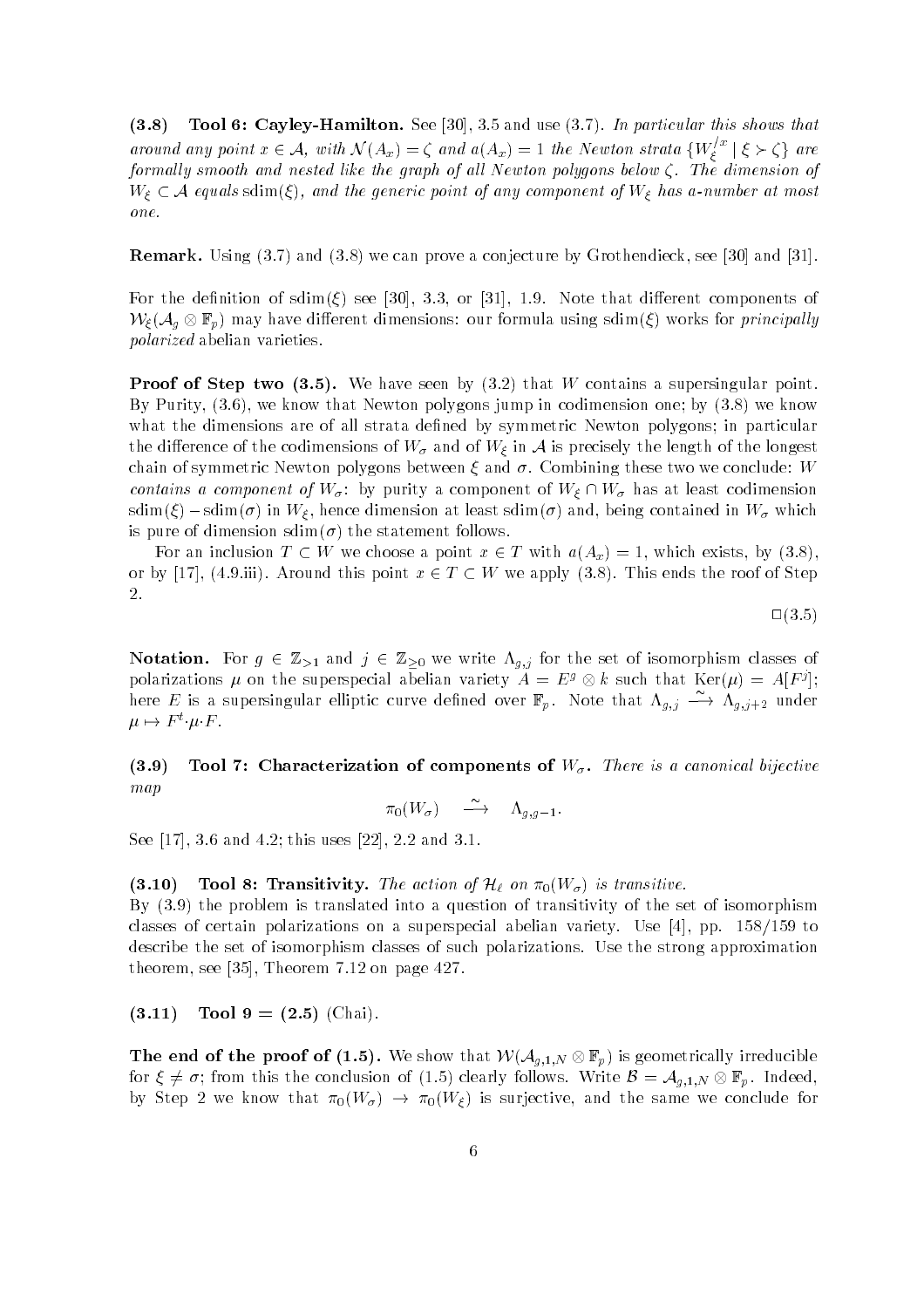where  $\mathcal{W} \subset \mathcal{W}$  and  $\mathcal{W} \subset \mathcal{W}$  and the action of Hecke one Hecke on  $\mathcal{W}$  $\pi_0(\mathcal{W}_{\xi}(\mathcal{B}))$  is transitive. Hence by (2.5) we conclude that  $\mathcal{W}_{\xi}(\mathcal{B})$  is geometrically irreducible for  $\xi \neq \sigma$ . This ends the proof of (1.5).  $\Box$ 

Not all references below are needed for this talk- but I include relevant literature for complete ness sake

### References

- $[1]$  C.-L. Chai Every ordinary symplectic isogeny class in positive characteristic is dense in  $\frac{1}{1000}$   $\frac{1}{1000}$   $\frac{1}{1000}$   $\frac{1}{1000}$   $\frac{1}{1000}$   $\frac{1}{1000}$   $\frac{1}{1000}$   $\frac{1}{1000}$
- re als en anno 1920 in 1920, a control invariant subvarieties Manuscripts **external anno 1920**. pp
- ist ein die gebou die gebou die hoofdeling van die bestelde van die geometer van die gebou die gebou van die g etry Bull Sci Math - See: http://www.math.uu.nl/people/oort/
- Tel International City cupercingular curves and abeliant curventer security of the literature of  $\sim$
- G Faltings CL Chai  Degeneration of abelian varieties Ergebnisse Bd Springer verlage relationships and the set of the set of the set of the set of the set of the set of the set of the set of the set of the set of the set of the set of the set of the set of the set of the set of the set of the set o
- [6] G, van der Geer Cycles on the moduli space of abelian varieties. In: Moduli of curves and abelian van die Eerste Edde Engelse Aspects Mathematics Mathematics Mathematics Mathematics Mathematics Math pp
- A Grothendieck  Groupes de Barsotti-Tate et cristaux de Dieudonn
e S em Math Sup **Avia resses de l'entri de Madrieux, le 161**
- T Ibukiyama- T Katsura F Oort Supersingular curves of genus two and class numbers Compos Math -
- [9] T. Katsura & F. Oort Families of supersingular abelian surfaces. Compos. Math. 62  $\blacksquare$
- [10] T. Katsura & F. Oort Supersingular abelian varieties of dimension two or three and class and algebraic geometry-bers and advantageometry-benefits and advantageometry-benefits and advantageometry-- Kinokuniya Cy Tokyo and NorthHolland Cy Amsterdam- pp
- A J de Jong  Homomorphisms of Barsotti-Tate groups and crystals in positive characteristics Invent Math - Erratum
- [12] A. J. de Jong  $\&$  F. Oort Purity of the stratification by Newton polygons. J. Amer. Math.  $S$  ,  $S$  ,  $S$  ,  $S$  ,  $S$  ,  $S$  ,  $S$  ,  $S$  ,  $S$  ,  $S$  ,  $S$  ,  $S$  ,  $S$  ,  $S$  ,  $S$  ,  $S$  ,  $S$  ,  $S$  ,  $S$  ,  $S$  ,  $S$  ,  $S$  ,  $S$  ,  $S$  ,  $S$  ,  $S$  ,  $S$  ,  $S$  ,  $S$  ,  $S$  ,  $S$  ,  $S$  ,  $S$  ,  $S$  ,  $S$  ,  $S$  ,  $S$  ,
- N M Katz  Slope ltration of F crystals Journ G eom Alg Rennes- Vol I- Ast erisque  - Soc Math France-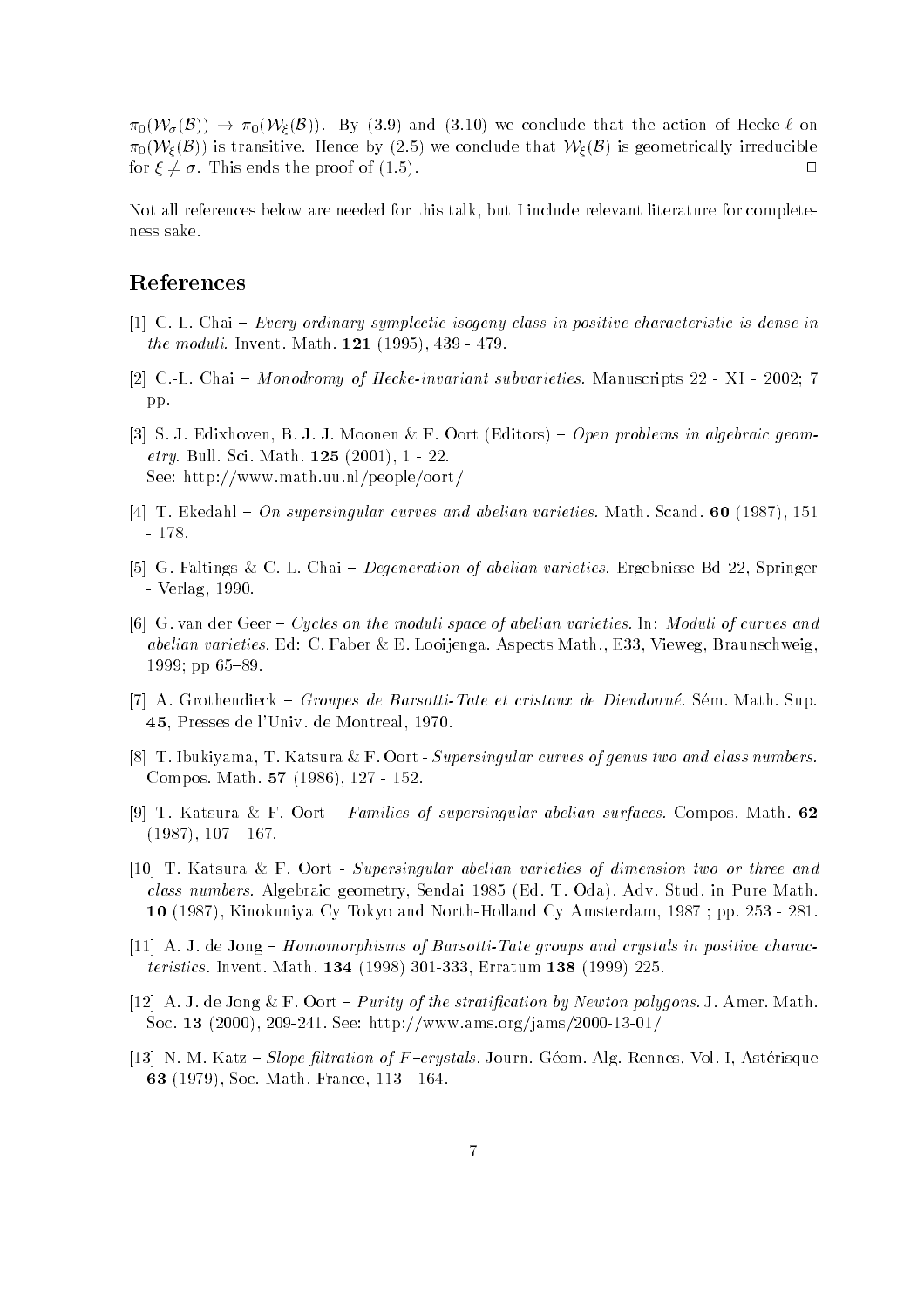- HP Kraft  Kommutative algebraische p-Gruppen mit Anwendungen auf p-divisible Gruppen und abelsche Varietaten Sonderforsche Bereichen Bereich Bonne Bereich Bonn- und der Bonn- und der Deutsch pp.
- [15] H.-P. Kraft & F. Oort Finite group schemes annihilated by p. [In preparation.]
- [16] H. W. Lenstra jr & F. Oort Simple abelian varieties having a prescribed formal isogeny  $\mathcal{L}_{\mathcal{A}}$  , and  $\mathcal{L}_{\mathcal{A}}$  are  $\mathcal{L}_{\mathcal{A}}$  and  $\mathcal{L}_{\mathcal{A}}$  . The pure  $\mathcal{L}_{\mathcal{A}}$  is a set of  $\mathcal{L}_{\mathcal{A}}$  .
- $\mathbf{L} = \mathbf{L}$ Springer Verlag
- Yu I Manin  The theory of commutative formal groups over elds of nite characteristic Usp Math - 
 Russ Math Surveys -
- Elena Mantovan  On certain unitary group Shimura varieties Harvard PhDthesis- April 2002.
- [20] P. Norman An algorithm for computing moduli of abelian varieties. Ann. Math. 101 -
- P A P A PARTIN TO A POST THROW MY OF WOONGRIPS ON ROLLOGE ANNUAL MARKET (AO OO ) | AAO POOL POOL PARTIES AND MA
- [22] T. Oda & F. Oort Supersingular abelian varieties. Itl. Sympos. Algebr. Geom. Kyoto e a man na bookstore and the man when we have a set of the state of the state of the state of the state of the
- A Ogus  Supersingualr K crystals Journ G eom Alg ebr- Rennes Vol II  $\frac{1}{2}$  and  $\frac{1}{2}$  are  $\frac{1}{2}$  and  $\frac{1}{2}$  are  $\frac{1}{2}$  and  $\frac{1}{2}$  are  $\frac{1}{2}$  and  $\frac{1}{2}$  are  $\frac{1}{2}$  and  $\frac{1}{2}$  are  $\frac{1}{2}$  and  $\frac{1}{2}$  are  $\frac{1}{2}$  and  $\frac{1}{2}$  are  $\frac{1}{2}$  and  $\frac{1}{2}$  a
- F Oort  Commutative group schemes Lect Notes Math Springer Verlag
- $\mathbf{F}$  and  $\mathbf{S}$  . The subset of moduli spaces Inventor Math  $\mathbf{S}$  ,  $\mathbf{F}$
- [26] F. Oort Which abelian surfaces are products of elliptic curves? Math. Ann. 214 (1975),  $35 - 47$ .
- [27] F. Oort Moduli of abelian varieties and Newton polygons. Compt. Rend. Acad. Sc. Paris S er I 

-
- F Oort  Some questions in algebraic geometry preliminary version Manuscript- June 1995. http://www.math.uu.nl/people/oort/
- [29] F. Oort  $-A$  stratification of a moduli space of polarized abelian varieties. In: Moduli of aber- F Oort Progress Math is en der Geer- en der Geer- en der Geer- en der Geer- en de Staatsmannen van de St Verlag  $2001$ ; pp. 345 - 416.
- $[30]$  F. Oort Newton polygons and formal groups: conjectures by Manin and Grothendieck.  $\ldots$  .  $\ldots$  .  $\ldots$   $\ldots$   $\ldots$   $\ldots$   $\ldots$   $\ldots$   $\ldots$
- [31] F. Oort Newton polygon strata in the moduli space of abelian varieties. In: Moduli of abelian van der gebou der Ger-Diese van der Geer-Diese van de van de van de van de van de van de van de van d Verlag  $2001$ ; pp.  $417 - 440$ .